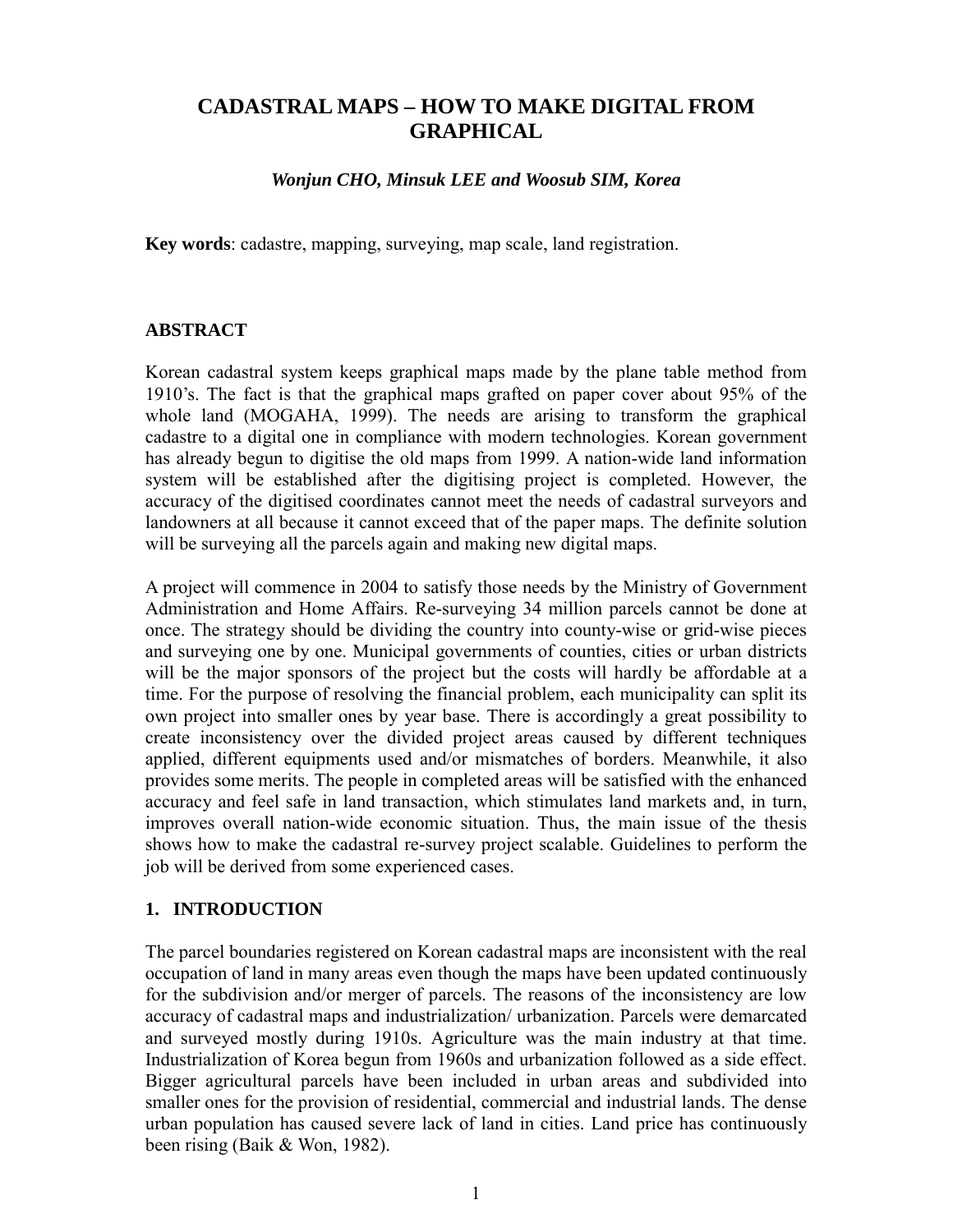Therefore, the landowners or users want to occupy the exact amount of land for which they paid by means of cadastral surveys. The problem is that 80 years old cadastral maps can not provide the accuracy people want. A parcel area measured on a map is usually different from what is written in the land register because the paper maps shrunk or stretch in most cases. The lines near map edges hardly meet their counterparts in other map sheets at a point. Moreover, the fast urbanization resulted wrongly positioned occupation of land such as a building is put over a common boundary of two parcels. Such a case is frequently found in quickly built downtowns. Dozens of blocks formed with dozens of parcels are often found in a mass over several hectares (fig. 1). The phenomenon occurred mainly by two reasons. Firstly, wrong cadastral surveys, subdivision or boundary corner restoration, which is usually caused by the surveying without control points. Secondly, building construction without any surveying job at all. In some municipalities, cadastral survey is not obligatory when issue of building permission and/or completion. The land rights in such areas are not fully protected because the whole part of a parcel can not be used, so nobody wants to pay for this kind of land.



**Figure 1.** Inconsistency of occupational and cadastral boundaries (Yonchon, 2000)

The main issue is how to resolve the wrongly positioned occupation. A concerned project will be introduced which was performed by two organizations, the municipality of Yonchon County and Korea Cadastral Survey Corporation.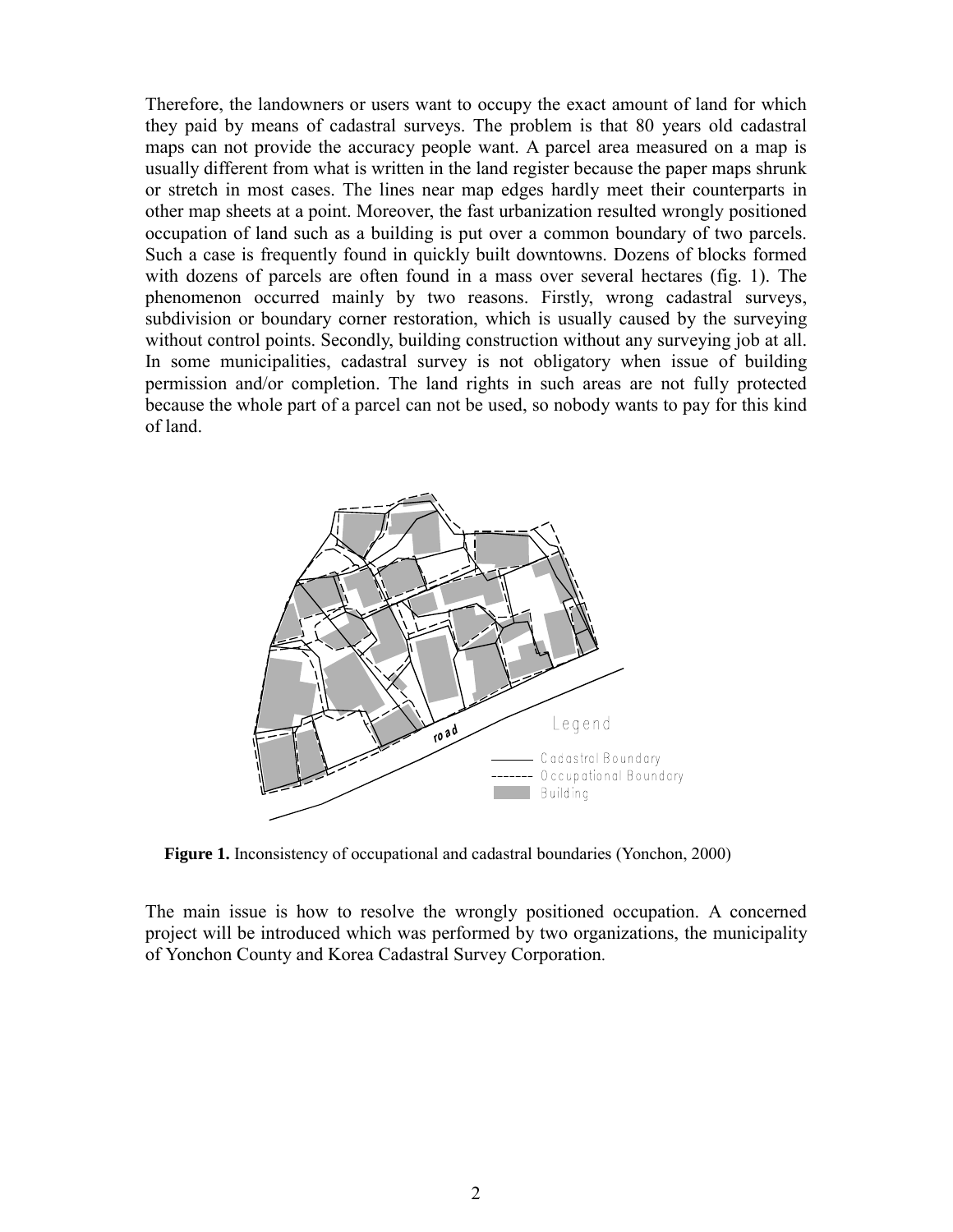#### **2. GENERAL SITUATION**

The Korean cadastre had been established from 1910 to 1924, which includes legal adjudication, precise surveying, systematic mapping and valuation. The whole Korean peninsula was surveyed and approximately 929 thousand sheets of systematic maps on which 22.5 million land parcels were registered as shown in table 1 [Ryu, 2001]. Triangulation and intersection were adopted for the control densification. On the other hand, plane table was used for the detailed survey. Accordingly, the position of each parcel corner could not be described with numerical terms, the coordinates. Every parcel area for the land recording was measured on the paper maps with polar planimeters.

One of the weakest points of paper is easy to shrink and/or stretch. Moreover, the shrinkage and stretch do not occur proportionally. A single map can have both shrunk part and stretched part. Anybody can find this if he or she measures the four sides of neat lines. Central part paper maps generally less shrinks and/or stretches than the marginal part does. From 1980s, the administrative bodies of Korean cadastre have made a great effort to keep their cadastral maps from being affected by environmental factors such as high humidity, wide temperature difference, direct sunlight, and so on, which are the main elements of spoiling the maps. However, 60 years had passed without enough protection. Shrinkage and stretch have created following problems;

- 1) Straight lines become curves or bended ones.
- 2) It is not reliable to match the edges of neighbouring maps using cartographic techniques such as rubber sheeting.
- 3) Parcel areas measured on the maps are different from those in cadastral registers recorded in 1910s (Jun, 1987).

Above problems are the obstacles to establish land information systems. They prevent GIS experts matching map edges to produce accurate seamless digital maps. In a land information system, cadastral maps should be accurate enough to become a base map on which other GIS applications such as physical planning and/or facility management can be overlaid.

| Cadastral<br>M aps | 1924       | 1999       |  |  |  |  |  |
|--------------------|------------|------------|--|--|--|--|--|
| G raphical         |            |            |  |  |  |  |  |
| <b>Sheets</b>      |            |            |  |  |  |  |  |
| scale > 1/3000     | 812,093    | 628,146    |  |  |  |  |  |
| scale≤1/3000       | 116,984    | 59,673     |  |  |  |  |  |
| Parcels            |            |            |  |  |  |  |  |
| scale > 1/3000     | 19,107,520 | 30,145,802 |  |  |  |  |  |
| scale < 1/3000     | 3,479,915  | 3,420,508  |  |  |  |  |  |
| Area $(km2)$       |            |            |  |  |  |  |  |
| scale > 1/3000     | 48,308     | 32,729     |  |  |  |  |  |
| scale≤1/3000       | 161,677    | 64,663     |  |  |  |  |  |
| Num erical         |            |            |  |  |  |  |  |
| Sheets             | NONE       | 60,326     |  |  |  |  |  |
| Parcels            | NONE       | 1,185,433  |  |  |  |  |  |
| Area $(km2)$       | NONE       | 2,016      |  |  |  |  |  |

**Table 1** Statistics of cadastral maps (Ryu, 2001)

\* Figures of 1924 cover the whole Korean peninsula (220,000km<sup>2</sup>) while those of 1999 are only for South Korea(100,000km<sup>2</sup>).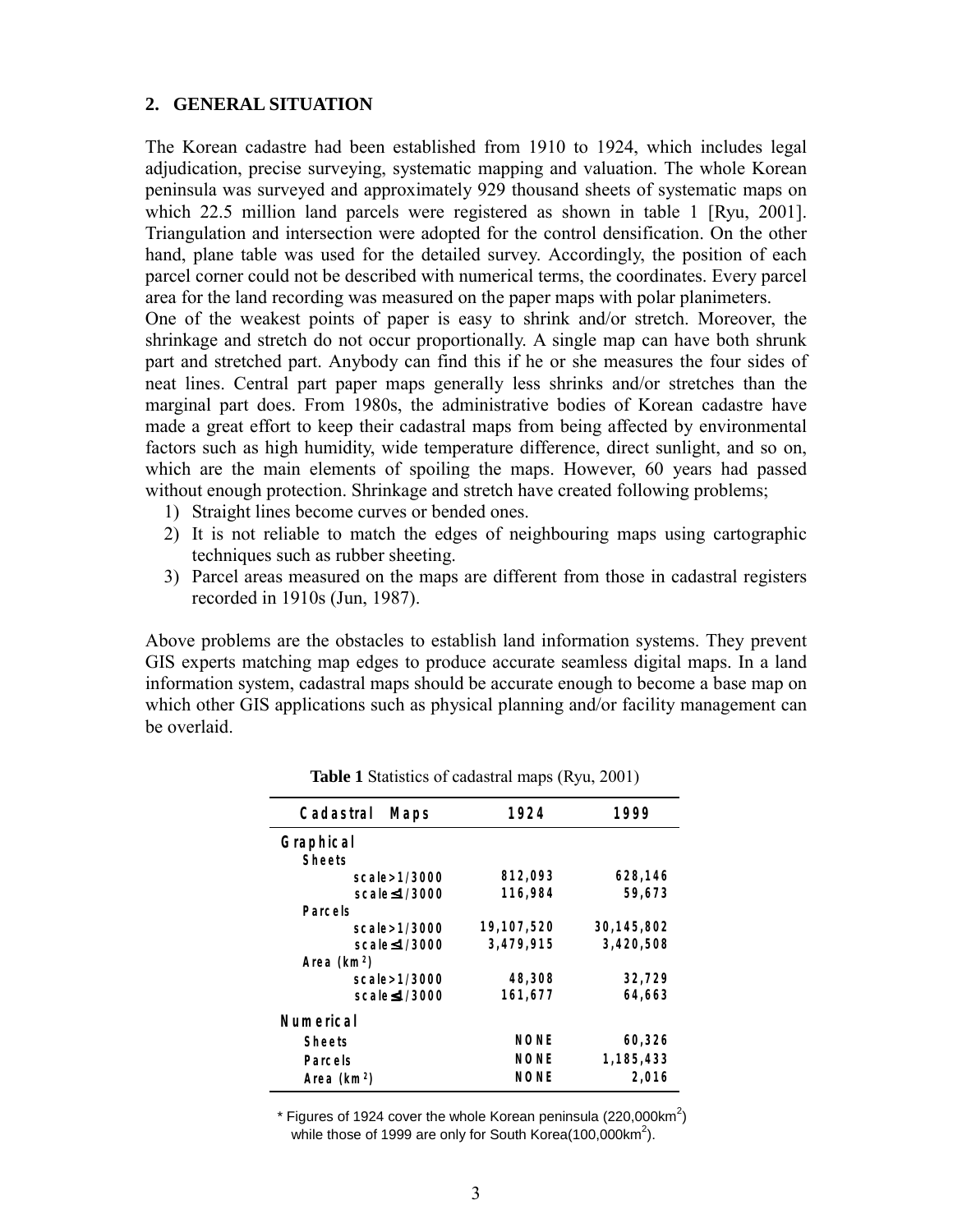

**Figure 2.** A case of cadastral inconsistency

As written in introduction and illustrated in figure 1, the situation of land occupation have become not to coincide with legal boundaries as time passed. In other words, a considerable number of parcels are being used regardless of its spatial limits, the cadastral boundaries after 80 years from initially registered. This is called 'cadastral inconsistency' in Korea. It was mainly caused by the concentration of parcel mutation at a time and lack of cadastral manpower resulted from the fast population concentration and urbanization. The rights for a parcel in a region of cadastral inconsistency are not protected. As illustrated in figure 2, the landowner of parcel B must obtain the owner's permission or agreement on using parcel A in addition to a building permission from municipality even if the new house is designed to built on the same position and area that the old building occupied. Neighbouring landowners hardly agree on it without any forms of compensation. The ownership is limited. Mortgage becomes hard in turn. Transaction of this kind of parcels is avoided in the land market. Therefore, the cadastral inconsistency negatively influences either household to national economy or balanced spatial development in a region.

### **3. RESEARCH PROJECT**

A research project has been done for developing methodologies, which provides the ways and means of the resolving the cadastral inconsistency. Yonchon County where the project area is located covers  $695.22 \text{ km}^2$ , between latitudes 37° 57′ and 38° 16′ north and longitudes 127° 10′ to 126° 39′ east. It has 4 urban districts and the rest part of the county is chiefly agricultural land. The four urbanized parts are sectioned by zoning plan while the rest is not. Most of urban residential and commercial parcels are concentrated in the 4 urban districts. The municipal government of Yonchon County and Korea Cadastral Survey performed a joint project to investigate how much parcel and occupation boundaries did not coincide with each other and what could be the effective/efficient solution of the inconsistent areas. The municipality took charge of administrative part and project expenses while KCSC did field surveying and analysis of the projects results.

For the selection of the project area, 2 factors, degree of cadastral inconsistency and mean value of land, were considered. Parcels in Chonkok district were the most expensive and showed the most severe inconsistency among the 4 at the same time.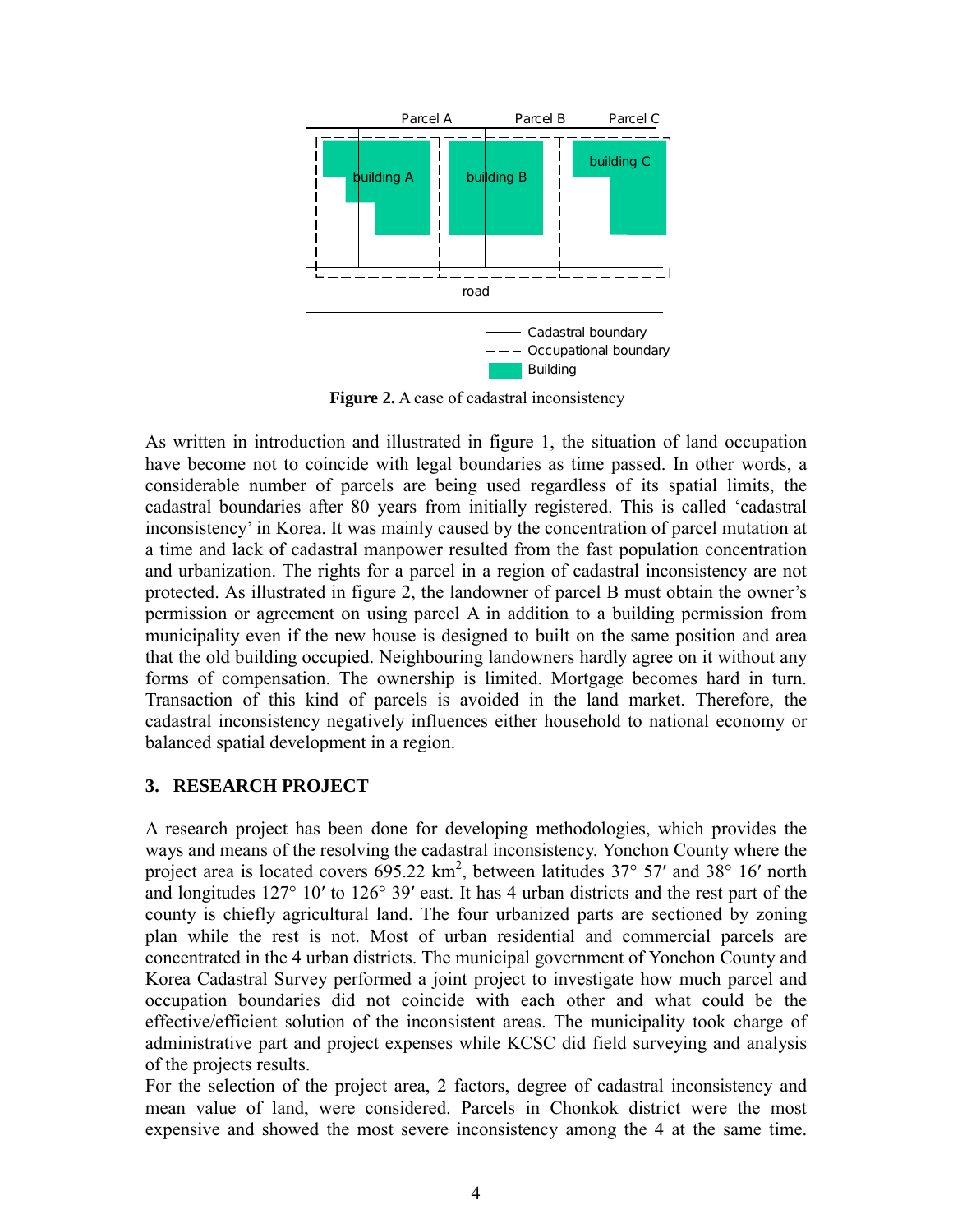Finally, the coverage of a single cadastral map of 1:1,200 was decided within Chonkok for the research project. The area was consists of 575 parcels of 200,000 square meters. 481 parcels were private land while the rest 94 parcels belonged to the state. Among the state land, 34 parcels were for the county municipality, 2 for provincial government and the rest 58 parcels for the national government as shown in figure 3. The land use situation was as follows;

| 1) residential or commercial | 80% of total area |
|------------------------------|-------------------|
| 2) transportation            | $8\%$             |
| 3) educational               | $7\%$             |
| 4) agricultural              | $4\%$             |
| $5)$ etc.                    | $1\%$             |

The overall situation of the project area tells that 51% of the total area is private land and 80% is under residential or commercial land use. In other words, the project area is highly developed compared with other parts of land in the county. Land prices vary but the highest range of land value is equivalent to 300-500 USD per square meters. Agricultural parcels have been subdivided and changed to residential or commercial from 1960s for providing the stage of socio-economic activities.



**Figure 3**. Ownership situation in project area (Yonchon, 2000)

### **4. FIELD SURVEY**

Total station equipment and GPS receiver were used for the field job of control survey. Leica CR, SR-300 series of GPS receivers with dual frequency and 8 channels were adopted for the network establishment of long baselines while Topcon-300 series of total stations were used for traverse networks of which base lines were less than 1,000 meters. Parcel and building corners were measured with total stations. Aerial photographs were used for checking the completeness of field survey.

A crew of 4 people had been engaged in finishing the field survey. The job needed 3 months including 1 month for checking and correction procedures in the office.

### **5. COMPUTATION AND VISUALIZATION**

Network adjustments were done with 'JIJUK' software. The software developed by KCSC for the computation of traverse networks as well as triangulation and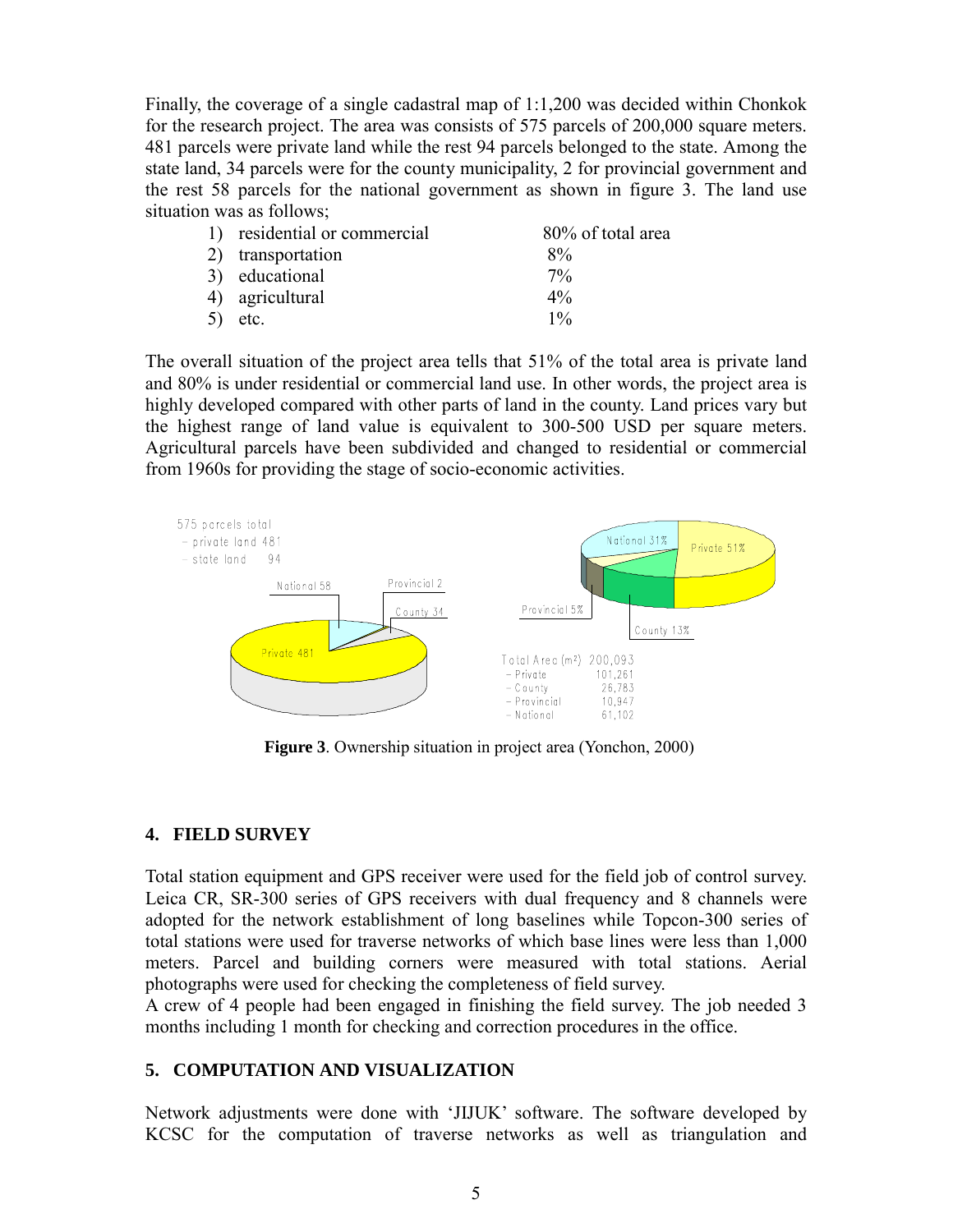trilateration. A KCSC developed mapping tool named 'Electronic Mapper' was adopted to visualize the detailed survey results of real occupation.

The original cadastral map (1:1,200) was digitised even though its neat lines shrunk. Digitised set of coordinates was reduced to fit the regular neat lines (400\*500m) by Affine transformation. Meanwhile, the results of detailed survey were mapped with the same scale of the cadastral map for the convenient comparison with digitised cadastral maps. The software 'Electronic Mapper' provides users with overlay function of the more than two kinds of maps.



**Figure 4**. Overlaid map of 3 layers – parcel boundaries-black lines, occupational situation-red lines, buildings-blue lines, (Yonchon, 2000)

### **6. AREA COMPARISON**

To compare parcel boundaries which have legal consequence with the real situation of land occupation, it was necessary to overlay 3 different layers, a cadastral map, an occupation map and a building map. The building map was used when an occupational unit was surrounded by unclear or ambiguous bounds. The walls of buildings were adopted as boundaries in this case. Areas were calculated for each occupational land unit after all the occupation boundaries were fixed. The comparison process was making a list of areas for the whole project area. Table 2 is a part of the comparison list and shows big differences between the area in cadastral records and that of real occupation. The tolerance was calculated in accordance with the provision of 'Cadastral Act' (MOHA, 1992). It is a legacy of graphical maps on which areas were measured with polar planimeters. The tolerance does not have any importance when trapezoidal method is adopted for area calculation. On the other hand, we should recognize that the registered area might contain an error maximally up to the tolerance because it was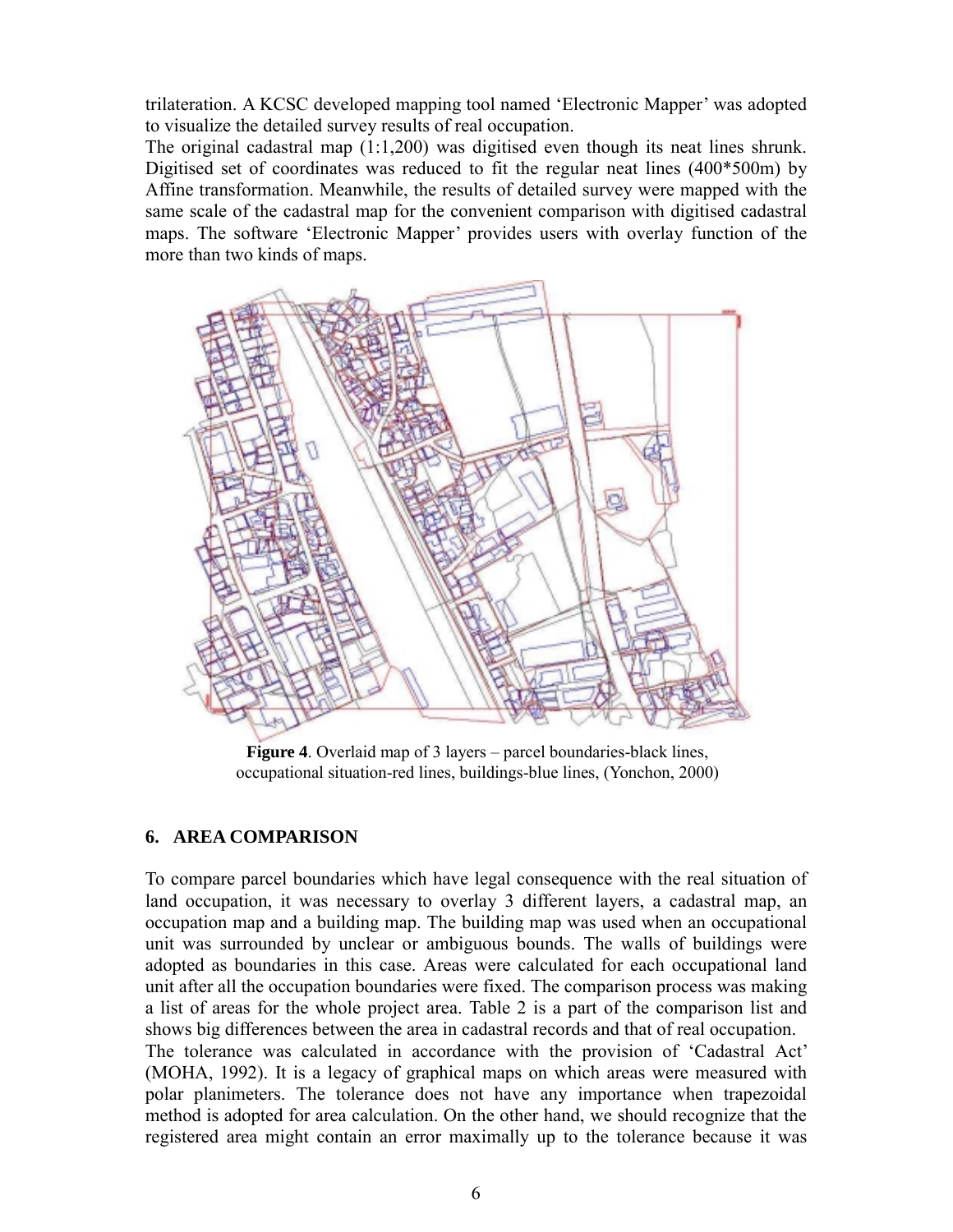measured on a paper map. There are possibilities that the area difference is caused by the inaccurate measurement with the planimeter. However, The parcel area includes a blunder if the difference exceeds its tolerance.

| Parcel        | Land use       | Area $(\varrho)$ |            | Tolerance         | Owner |                  |
|---------------|----------------|------------------|------------|-------------------|-------|------------------|
| <b>Number</b> |                | Registered       | Occupation | <b>Difference</b> |       |                  |
| $306-1$       | transportation | 128              | 118.0      | $-10.0$           | 9     | Yonchon County   |
| 306-2         | residential    | 232              | 250.0      | 18.0              | 12    | Dongwoo<br>Lee.  |
| 306-3         | residential    | 472              | 495.0      | 23.0              | 17    | Kwansi k<br>Ki m |
| 325-71        | transportation | 1,923            | 1,767.0    | $-156.0$          | 35    | Yonchon County   |
| $326-1$       | residential    | 2,742            | 2,652.0    | $-90.0$           | 42    | Lee, Inho        |
| 326-3         | residential    | 198              | 196.7      | $-1.3$            | 11    | Jihwan<br>Ki m   |
| 326-4         | residential    | 383              | 385.9      | 2.9               | 15    | Yun,<br>Yungok   |
| 326-6         | agricultural   | 340              | 332.4      | $-7.6$            | 14    | Dongwoo<br>Lee.  |
| 326-7         | agricultural   | 237              | 235.8      | $-1.2$            | 12    | Ji.<br>Kwanul    |
| 326-8         | agricultural   | 73               | 68.9       | $-4.1$            | 6     | Dongwoo<br>Lee.  |
| 326-9         | agricultural   | 350              | 351.2      | 1.2               | 15    | Yun,<br>Yungok   |
| 326-10        | agricultural   | 602              | 589.7      | $-12.3$           | 19    | Bonwon Temple    |
| 326-11        | commercial     | 69               | 71.0       | 2.0               | 6     | Choi,<br>Kwangje |
| 326-12        | agricultural   | 40               | 32.6       | $-7.4$            | 5     | Dongwoo<br>Lee.  |
| 326-14        | commercial     | 170              | 171.8      | 1.8               | 10    | Choi.<br>Kwangje |

**Table 2.** Comparison table between registered and occupational areas (Yonchon, 2000)

## **7. AREA ADJUSTMENT**

The project aims at making digital maps in the region that graphical ones presently cover. Adjusted areas of occupation will replace the registered parcel areas and become legally consequent. Adjusted occupational maps will replace the old cadastral maps too. Adjusting areas forces parcel shapes on the map to be changed. Therefore, parcel area and lines on maps should be adjusted simultaneously.

Parcels with bigger differences than their tolerances need an adjustment process. The adjustment was carefully done with following steps;

- 1) Inspect adjacency of concerned parcel on the cadastral map.
- 2) Select the parcels with the difference of opposite sign to which the concerned parcel has.
- 3) Make decision whether the common boundary between the selected and concerned parcel can be moved in consideration of real situation of occupation.
- 4) If it is decided impossible in step 3, make iteration from step 2.
- 5) If possible with step 3, calculate coordinates of the new parcel corner and areas of the two parcels again.
- 6) Compare the new areas with their corresponding registered areas.
- 7) If the result of step 6 is not acceptable, go to step 2 and follow the steps again.
- 8) Update the coordinates and areas if the comparison has good results.

### **8. RESULTS**

Almost all parcels had been eventually adjusted after the adjustment process was done. Parcels are continuously connected with each other and it was impossible to fix a parcel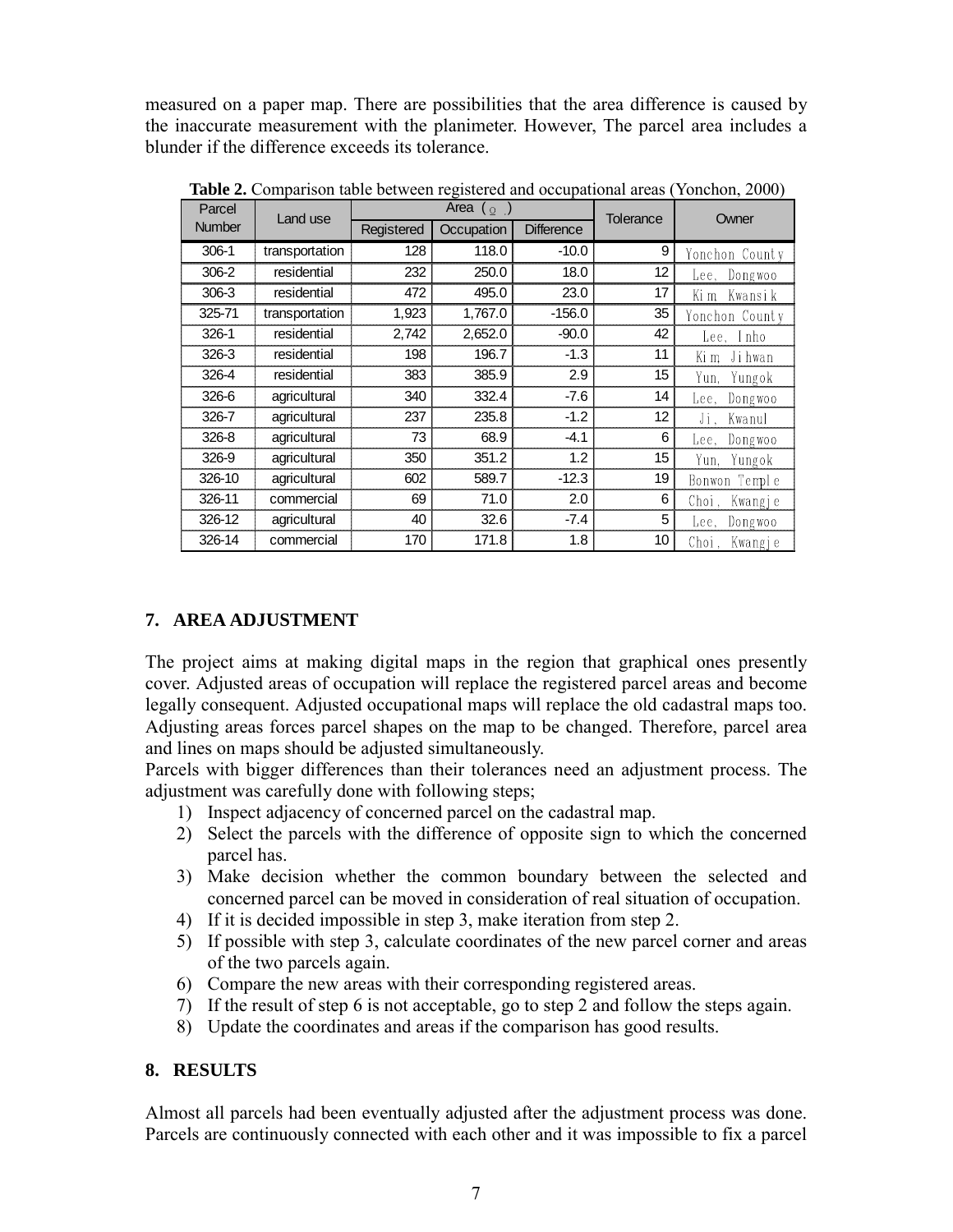area without affecting other parcels. Parcels with major adjustment need monumentation by staking out the moved corners. This is important not to cause the cadastral inconsistency again. All the monuments on the boundary corners must be kept permanently so that everyone can recognize parcel limits.

Table 3 shows that the occupational areas after adjustment are nearly close to the registered areas which originally measured on the paper maps 80 years ago. If the differences are too big, it is impossible to adjust areas without major changes of parcel shapes. In this case, the solution is settling up between the owners who gain and loose their parcel areas in monetary terms. The remained money belongs to the governments if total area of gaining exceeds that of loosing. The governments compensate the lack if an opposite case occurs.

### **9. DISCUSSION**

The problem of cadastral inconsistency in the project area was caused by fast urbanization and resulted concentrated parcel transactions and mutations. Only 20 to 30 parcels were initially registered in 1910s within the project area but they have been subdivided into nearly 600 parcels in 2000. Most of the initial parcels were for agriculture while 80% of private lands are being used as residential or commercial. The major changes in land use and parcel mutation occurs after 1960s but chiefly after mid-1970s. There were not enough resources to deal with the explosive cadastral demands. By the way, many surveys were conducted inaccurately because many control points in flatland had been missing without appropriate maintenance. The overall situation during the urbanization has resulted the inconsistency problem. Moreover, maps have been spoiled by the characteristics of paper, shrinkage and stretch.

The solution is surveying all land parcels with modern equipments and advanced survey techniques but survey 34 million parcels can not achieved at once. It needs a long span of time, couples of decades. We must deliberate to find out appropriate tools for protect land-related rights in the problem area. One of the answers can be performing smallscaled survey projects by the miner adjustment of parcels areas and boundaries based on the real situation of occupation. The procedural methodology is mentioned as above sections. As a result, the inconsistency between what are in registers and what are in real situation can be resolved by means of tested methodology. Meanwhile, the newly created parcel descriptions are opened to be included the national cadastral reform project in the form of digital maps and attributes in databases

### **10. CONCLUSION**

Resolving the cadastral inconsistency consists of several procedures.

- 1) recognizing the problem area
- 2) surveying the area to find out the situation
- 3) analyzing the type or pattern of inconsistency with the survey result
- 4) hearing the public opinions in the region
- 5) deciding the methodology in consideration of financing, manpower and other resources
- 6) performing a small project if the region is large enough to split
- 7) spreading the project to the whole region if the small project successfully completed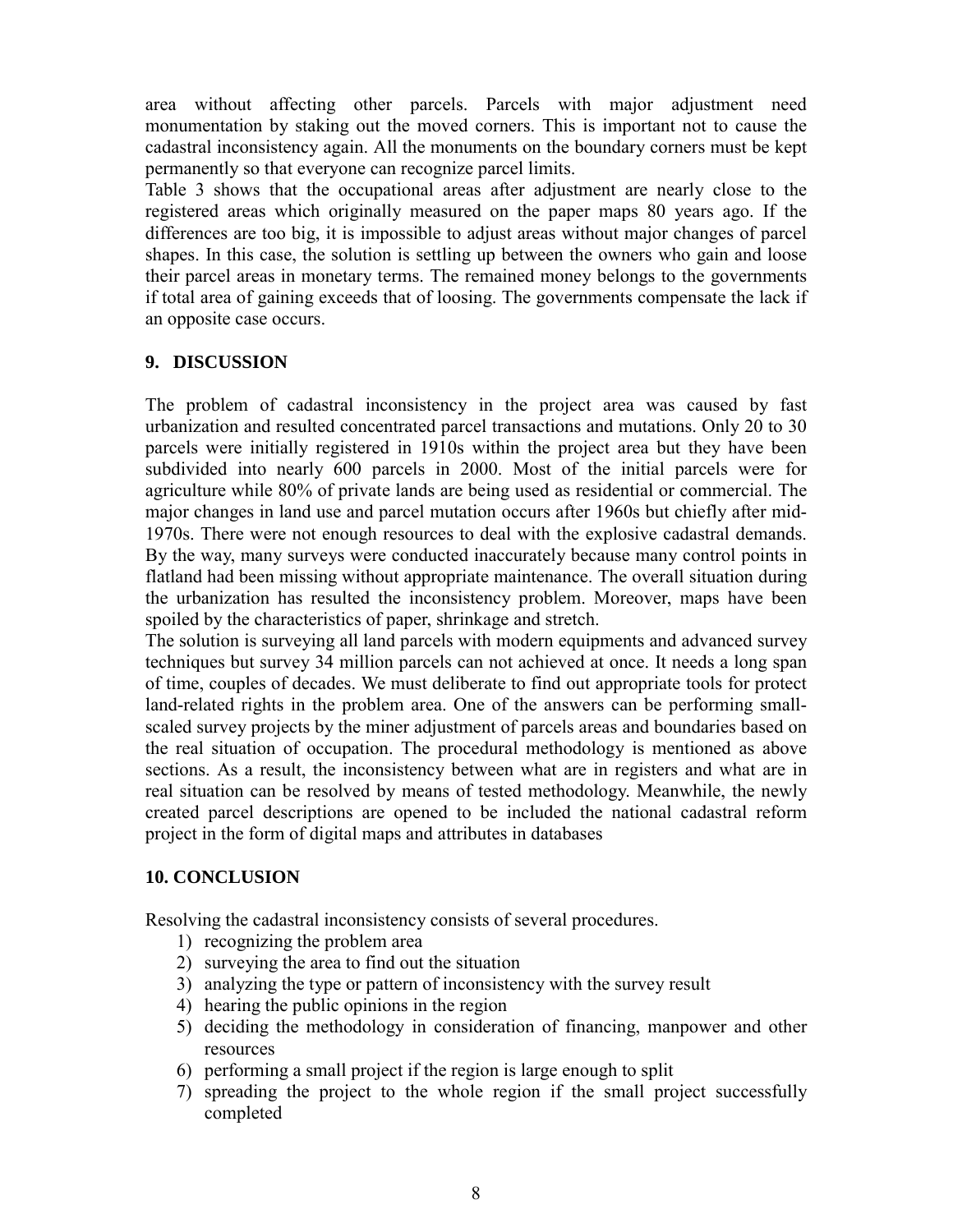Above procedural Guidelines are extracted during performing the research project although this paper covers up to the fifth procedure because it is not based on a real project as mentioned above. The real project results creation of cadastral data having legal consequences. The main goal of the research project is to help deciding an applicable methodology for Yonchon County by considering all the possible factors.

Many projects have been done for the resolution of cadastral inconsistency. Some were proved successful whereas some were not. One of the reasons was the difference of socio-economic circumstance when the projects were performed. The most sensitive procedure is how to decide the rate of compensation money for landowners whose parcel areas are reduced. Figure 5 shows peoples thoughts about deciding the means of compensation money. The key point for a successful project is to consolidate opinions



**Figure 5**. Landowner's thoughts on deciding the compensation rate (Yonchon, 2000)

and to extract a uniformed one because the compensation is the most sensitive job when performing a resolving project of cadastral inconsistency.

Future researches are recommended to perform on analyzing the influence of socioeconomic factors. As mentioned above, tendency of land price, trends of human life, mean income level and traditional thinking on land can be factors to propel the cadastral projects or vice versa.

#### **REFERENCES**

- Baik, E. K., Won, Y. H., 1982, A Study on Cadastral Inconsistency, pp27-pp28, Seoul, Korea Cadastral Survey Corp.
- Jun, Y. K., 1987, A Study on Resolving the Region of Cadastral Inconsistency, pp58 pp60, Seoul, Seoul National University.
- MOGAHA, Ministry of Government Administration and Home Affairs, 1999, Annual Statistics of Cadastre, pp688-pp689, Seoul, MOGAHA.
- MOHA, Ministry of Home Affairs, 1992, Explanation of Cadastral Act, pp72-pp73, Seoul, MOHA.

Ryu, B. C., 2001, Modern Cadastre, pp199-pp200, Seoul, KunWoong Publications.

Yonchon, County of Yonchon, 2000, A study on Appropriateness Investigation of a